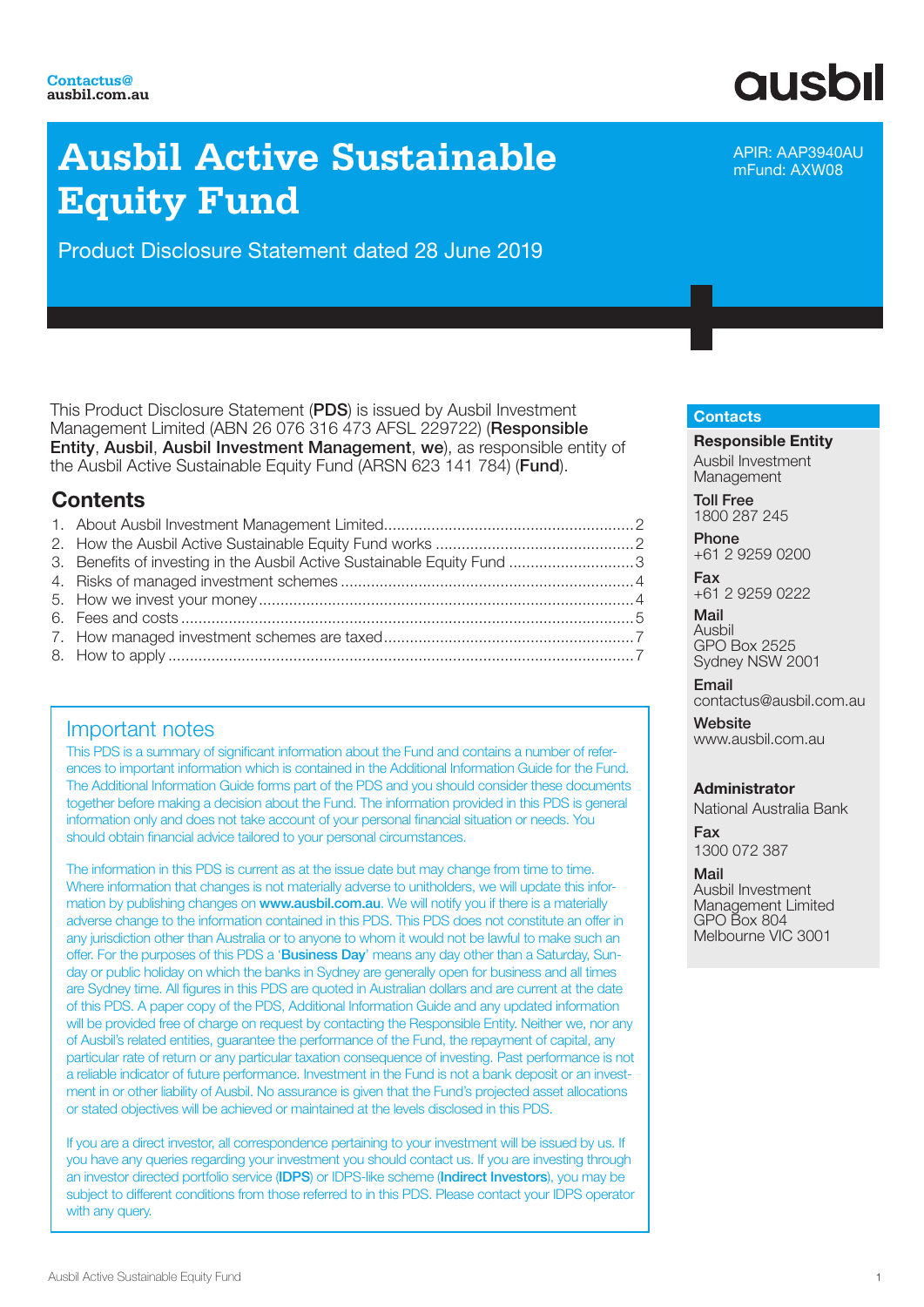## **1. About Ausbil Investment Management Limited**

Ausbil, the Responsible Entity of the Fund, was established in April 1997 and is responsible for the administration, operation and management of the Fund and setting the Fund's investment policy and objectives. As Responsible Entity, Ausbil manages the investments of the Fund.

Ausbil manages Australian and international securities for major superannuation funds, institutional investors, master trust and retail clients as well as being the responsible entity of several registered managed investment schemes. Ausbil is owned by its employees and indirectly by New York Life Investment Management Holdings LLC (New York Life Investments), a wholly owned subsidiary of New York Life Insurance Company.

New York Life Investments, through its multi-boutique investment structure, offers a broad array of investment capabilities. From equity to debt or fixed income, domestic to international, growth to value, indexed to active, large cap to small cap and publicly traded securities to private placements, New York Life Investments, through its multi-boutique investment structure, has a team of investment professionals focused on virtually every sector of the capital markets.

The Responsible Entity has the power to delegate certain duties in accordance with the Corporations Act 2001 (Cth) (Corporations Act) and the constitution of the Fund (Constitution).

The Responsible Entity has appointed National Australia Bank Limited (ABN 12 004 044 937) (National Australia Bank) as the custodian (Custodian) and administrator (Administrator) for the Fund. Subject to the relevant agreements between the Responsible Entity and National Australia Bank, the Responsible Entity, at its discretion, may change the Custodian and Administrator from time to time and appoint additional service providers. The Responsible Entity will notify unitholders of a change in custodian.

## **2. How the Ausbil Active Sustainable Equity Fund works**

The Fund is a registered managed investment scheme under the Corporations Act. This means your money is pooled together with monies from other unitholders. This pool is used to buy investments that are managed on behalf of all unitholders in the Fund.

When you invest in the Fund, you will be issued units in the Fund, rather than directly receiving an interest in the assets of the Fund. Your units will represent the value of your interest in the Fund. The number of units you will receive is dependent on the amount of money you invest and the unit price at the time of your application. You can increase the number of units you hold by reinvesting distributions or making an additional investment, or decrease the number of units you hold by making a withdrawal.

Certain rights are attached to units and these rights are exercisable by the person who owns them (referred to as you, direct investor or unitholders throughout this PDS).

#### Applications into the Fund

The minimum initial investment amount is \$20,000. Applications will be processed once the Administrator receives both a valid Application Form for the Fund (Application Form), a valid Client Identification Form (where required) and your application money in cleared funds. Once you have made an initial investment in the Fund, you can make additional investments by fax or mail by submitting an Additional Investment Form and making the relevant payment. The minimum additional investment amount is \$5,000. The Responsible Entity can vary or waive the minimum investment amounts at any time.

Valid applications for units received by the Administrator before 2.30pm on any Business Day will be issued at the application price next calculated for that Business Day. Valid applications for units received by the Administrator after 2.30pm on any Business Day or on a non-Business Day will be issued at the application price calculated for the next Business Day.

The Application Form, Client Identification Form and Additional Investment Form are available at www.ausbil.com.au

#### Transacting via mFunds

The Fund is currently admitted as an mFund product under the ASX Operating Rules. While the Fund is admitted as an mFund, investors are able to buy and sell units in the Fund through mFund. mFund uses CHESS, ASX's electronic settlement system, allowing automated application and redemption of units in the Fund through your ASX broker (or your financial adviser who uses a stockbroking service on your behalf).

> You should also read section 8, 'How to apply' of this PDS and the important information in the Additional Information Guide about 'How the Fund works' and 'How to apply' before making a decision. Go to sections 2 and 11 of the Additional Information Guide available at www.ausbil.com.au

The material relating to 'How the Fund works' and 'How to apply' may change between the time when you read this PDS and the day when you acquire units.

#### Withdrawals from the Fund

The minimum withdrawal amount is \$5,000. You can request the withdrawal of all or part of your investment in the Fund by sending a completed Redemption Form, by fax or mail, to the Administrator.

If your withdrawal request results in your remaining investment in the Fund falling below \$20,000, the Responsible Entity may require you to withdraw your entire balance. The Responsible Entity can vary or waive the minimum withdrawal amount or holding at any time.

Whilst the Fund is liquid, the Responsible Entity will generally pay redemptions within 5 Business Days after processing your request, although the Fund's Constitution permits 21 days from the time of redemption for the payment to be made.

In certain circumstances, such as when there is a freeze on withdrawals, you may not be able to withdraw your units within the usual period upon request.

Withdrawal proceeds will be paid directly into your nominated Australian bank account which must be in your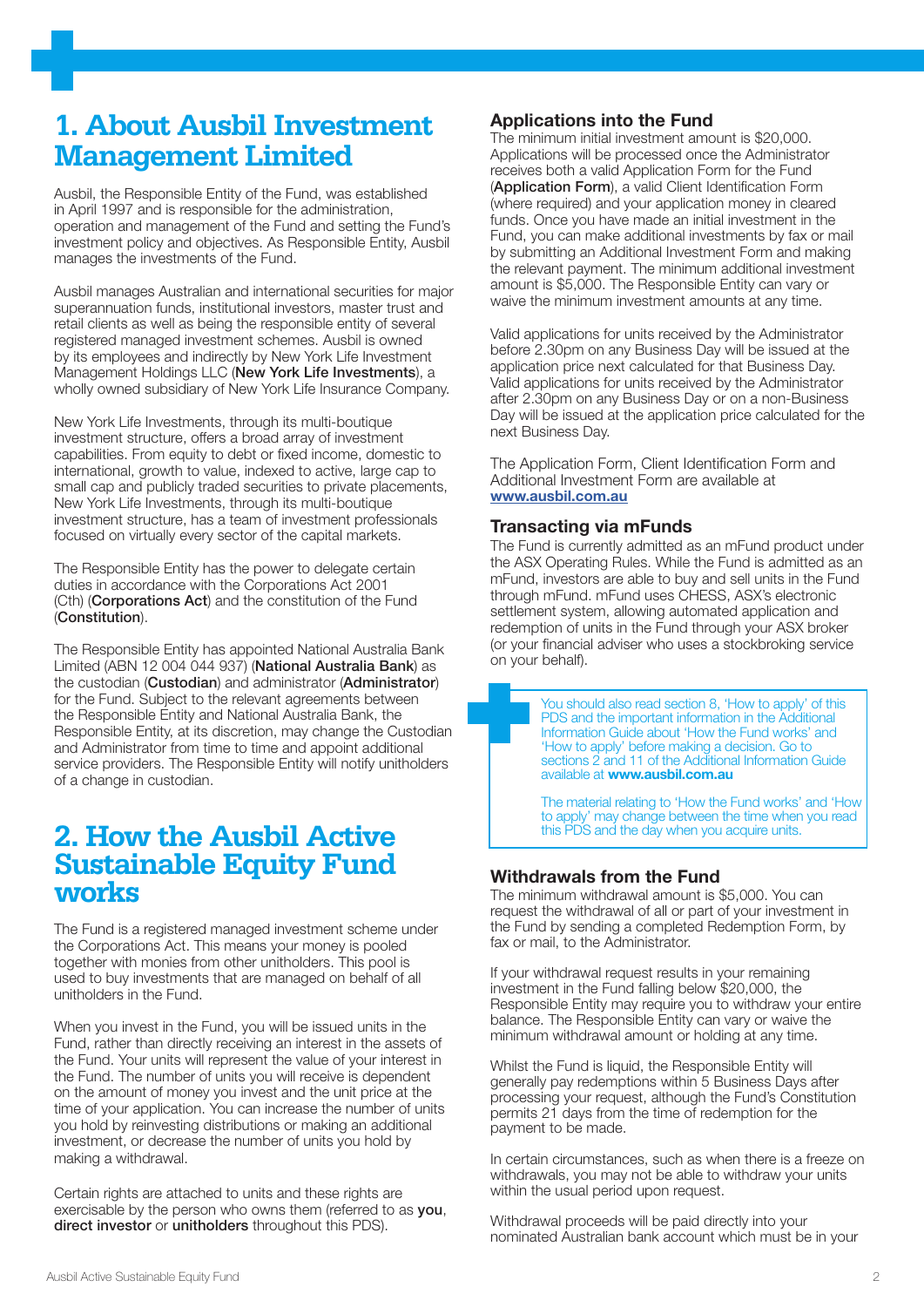name. Payment of withdrawal proceeds cannot be made to a third party.

Valid withdrawal requests received by the Administrator before 2.30 pm on any Business Day will be processed using the withdrawal price next calculated for that Business Day. Valid withdrawal requests received by the Administrator after 2.30 pm on any Business Day or on a non-Business Day will be processed at the withdrawal price calculated for the next Business Day.

The Redemption Form is available at **www.ausbil.com.au** 

While the Fund is admitted as an mFund product, investors invested through mFund are able to make a redemption from the Fund using mFund.

#### Unit prices

The unit price is generally calculated each Business Day based on the net asset value (NAV) of the Fund divided by the number of units on issue in the Fund. The NAV of the Fund includes the assets (including income accumulated since the previous distribution) less any liabilities (including borrowings and expenses). Application and withdrawal unit prices are then calculated by applying a buy or sell spread to the NAV unit price. The buy/sell spread is an estimate of the costs of buying and selling the underlying assets of the Fund. For additional information on the buy/sell spread, refer to Section 6, 'Fees and costs'.

The unit price will change as the market value of assets in the Fund rises or falls.

Application and withdrawal unit prices for each Business Day are available at www.ausbil.com.au

If the Responsible Entity receives an incomplete application or redemption request, the transaction request will not be processed until the Responsible Entity receives the correct documentation and will be processed using the unit price on the Business Day the Responsible Entity receives the correct documentation.

#### **Distributions**

The Fund generally determines distributions half-yearly (as at 31 December and 30 June), however there may be periods in which no distributions are made, or the Responsible Entity makes interim distributions. The Responsible Entity does not guarantee any particular level of distribution. Distributions are usually paid within 14 days after the end of the distribution period.

The distributions you receive are generally assessable income and can be made up of both income and realised capital gains. Distributions are generally calculated based on the distribution amount divided by the number of units on issue in the Fund. This gives a distributable income amount per unit. Your distribution entitlement is then determined by multiplying the number of units you hold by the distributable income amount per unit. An investor who invests during a distribution period may get back some of their capital as income.

Unless you instruct otherwise, you agree that your distribution entitlement will be reinvested. If you wish to change your distribution payment option please complete a Change of Details Form available at **www.ausbil.com.au** 



You should also read the important information in the Additional Information Guide about 'How the Fund works' and 'Additional information about distributions' before making a decision. Go to sections 2 and 4 of the Additional Information Guide available at www.ausbil. com.au

The material relating to 'How the Fund works' and 'Additional information about distributions' may change between the time when you read this PDS and the day when you acquire units.

## **3. Benefits of investing in the Ausbil Active Sustainable Equity Fund**

#### Significant features

The Fund provides exposure to an actively managed portfolio, predominantly made up of listed Australian equities which meet Ausbil's sustainability approach to investing.

Ausbil believes that active management of portfolios facilitates consistent and risk controlled outperformance. Rather than focusing only on growth or value investing, Ausbil's investment processes allow it to exploit the inefficiencies across the entire market, at all stages of the cycle and across all market conditions.

Please refer to Section 5 'How we invest your money' for more features and information on the Fund and its investments.

#### Significant benefits

Investing in the Fund offers a range of benefits, including:

- Exposure to companies with a sustainable approach: access to a portfolio of companies that satisfy a range of environmental, social and corporate governance considerations, through Ausbil's sustainable approach to investing.
- **Diversification:** the potential to diversify an investment portfolio.
- **Experienced team: access to Ausbil's highly** experienced investment management team with a proven track record.
- **Expertise:** access to the Australian investment expertise and knowledge of the Ausbil investment management professionals, who combine company level research with top down economic analysis resulting in a disciplined approach to portfolio construction.
- Regular reporting: direct investors can keep track of their investments through Ausbil's secure client website, **www.ausbil.com.au**. In addition direct investors will receive regular unitholder statements and an annual tax statement.

You should also read the important information in the Additional Information Guide about 'How we invest your money' before making a decision. Go to section 1 of the Additional Information Guide available at www.ausbil.com.au

The material relating to 'How we invest your money' may change between the time when you read this PDS and the day when you acquire units.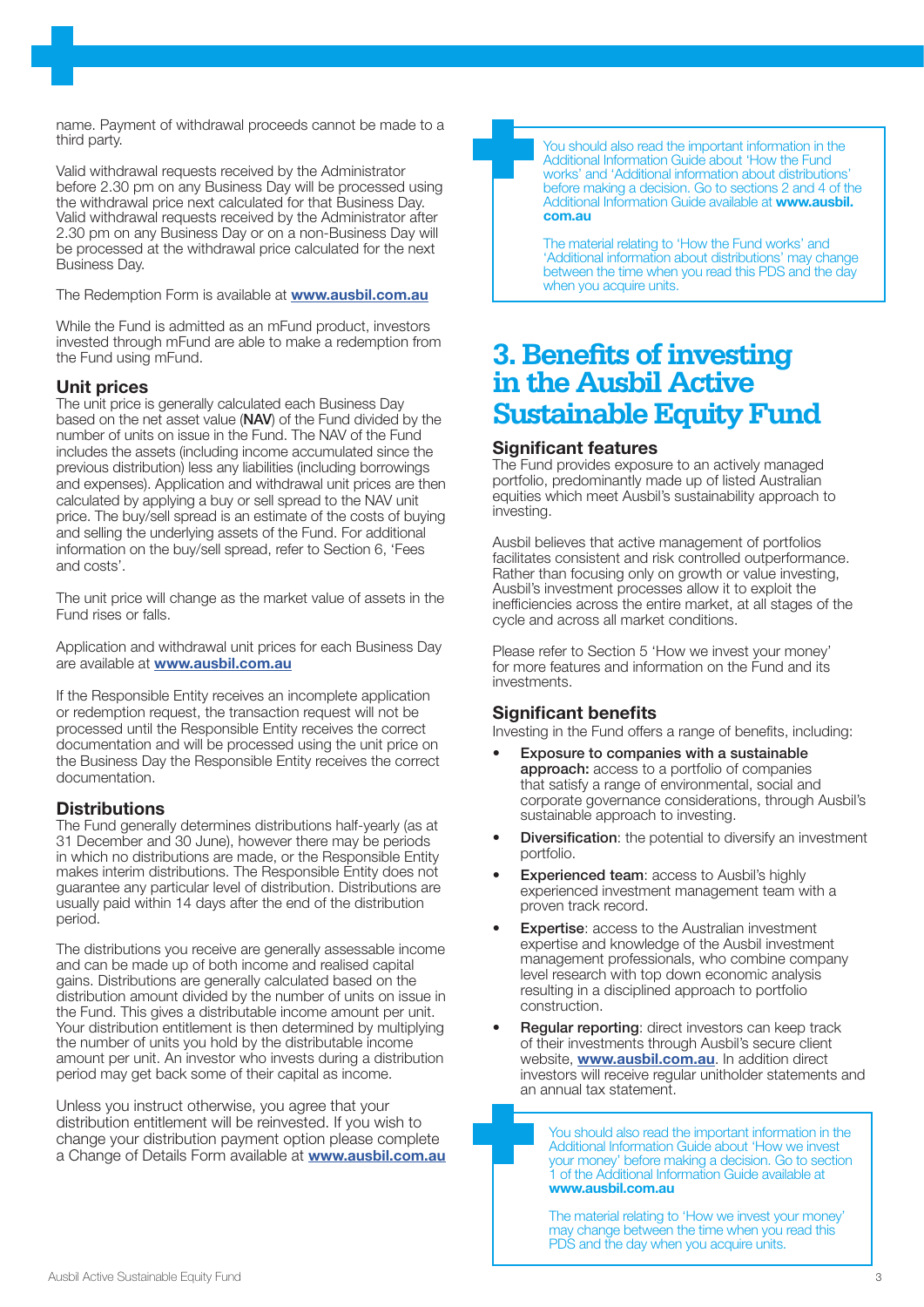## **4. Risks of managed investment schemes**

All investments carry risk. The likely investment return and the risk of losing money are different for each managed investment scheme. Different strategies may carry different levels of risk, depending on the assets that make up the strategy. Assets with the highest long term returns may also carry the highest level of short term risk.

There are significant risks associated with managed investment schemes generally. You should be aware that:

the value of investments will vary;

KEY RISK DESCRIPTION OF RISK

- the level of returns will vary, and future returns may differ from past returns;
- returns are not guaranteed and members may lose some of their money;
- laws affecting registered managed investment schemes may change in the future; and
- the level of risk for each person will vary depending on a range of factors including age, investment time frames where other parts of the member's wealth are invested and the member's risk tolerance.

The key risks associated with the Fund are summarised below. Please refer to the Additional Information Guide for further risks associated with the Fund.

#### Market risk The risk that the market values of the assets in which the Fund invests will fluctuate as a result of factors such as economic conditions, government regulations, market sentiment, local and international political events and environmental and technological issues, each of which can lead to changes in prices and overall market volatility. The value of a security may be influenced by the condition of investment markets (eg domestic and international share markets and bond markets etc.), as well as the economic state of particular regions or the returns of other asset classes. Investment markets are impacted by broad factors such as economic conditions including interest rates, the availability of credit, political environment, investor sentiment, global markets and significant external events (eg natural disasters). **Security** risk The value of a security (ie a share in a company) may be affected by market sentiment and other factors that may impact the performance of the actual company. Investing in shares of a company will expose an investor to many of the risks to which the individual company is itself exposed. They include such factors as changes in management, actions of competitors and regulators in regard to the company and changes in technology and market trends. Share markets tend to move in cycles, and the individual share price of a security may fluctuate and underperform other investments over extended periods of time. Such risk is considered by Ausbil through its investment process and managed by maintaining a diversified portfolio of securities. **Smaller** companies Risk Smaller and micro-cap companies may include recently established entities with limited public information, or entities engaged in new-to market concepts which may be speculative in nature. Shares in smaller and micro-cap companies may trade less frequently and in smaller volumes and therefore may be affected by liquidity risk to a greater degree than shares in larger companies. Smaller companies and micro-cap may also have limited operating histories, markets, products lines or financial resources than larger companies. They may also depend heavily on key personnel.

#### Ausbil Active Sustainable Equity Fund 4

#### KEY RISK DESCRIPTION OF RISK

**Liquidity** risk Securities purchased for the Fund may be liquid at the time of purchase and subsequently become illiquid due to, among other things, events relating to the company, market events, economic conditions, investor perceptions or lack of market participants. The lack of an active trading market may make it difficult to obtain an accurate price for a security. Liquidity risk may also refer to the risk that the Responsible Entity may not be able to pay redemption proceeds. Please see withdrawal risk set out in the Additional Information Guide.

> You should also read the important information in the Additional Information Guide about 'Risks of managed investment schemes' before making a decision. Go to section 5 of the Additional Information Guide available at www.ausbil.com.au

The material relating to 'Risks of managed investment schemes' may change between the time when you read this PDS and the day when you acquire units.

## **5. How we invest your money**

When considering an investment in the Fund you should consider the Fund's likely investment return, risk level, your personal circumstances and your investment timeframe. The Responsible Entity recommends you consult a financial adviser for assistance in determining whether the Fund is appropriate for you.

#### Investment objective

To achieve returns (before fees and taxes) in excess of the benchmark over the long term by primarily investing in listed Australian companies which meet Ausbil's sustainability approach to investing. There is no guarantee that this objective will be achieved.

#### Investment strategy

Ausbil's active investment process aims to exploit the inefficiencies across the market, at all stages of the cycle and across all market conditions, with the aim of producing consistent and risk controlled outperformance.

Ausbil's sustainable approach to investing allows the Fund to invest in companies that have a relatively good sustainability profile, as well as the removal of companies subject to long-term earnings risk from sustainability factors, whilst actively engaging with companies on sustainability issues and the wider industry that they operate in.

#### **Suitability**

The Fund is designed for investors with a sustainable approach to investing, who have at least a five year investment time horizon, who wish to benefit from the long-term capital gains available from share investments and who are comfortable with fluctuations in capital value in the short to medium term.

#### **Benchmark**

S&P/ASX 200 Accumulation Index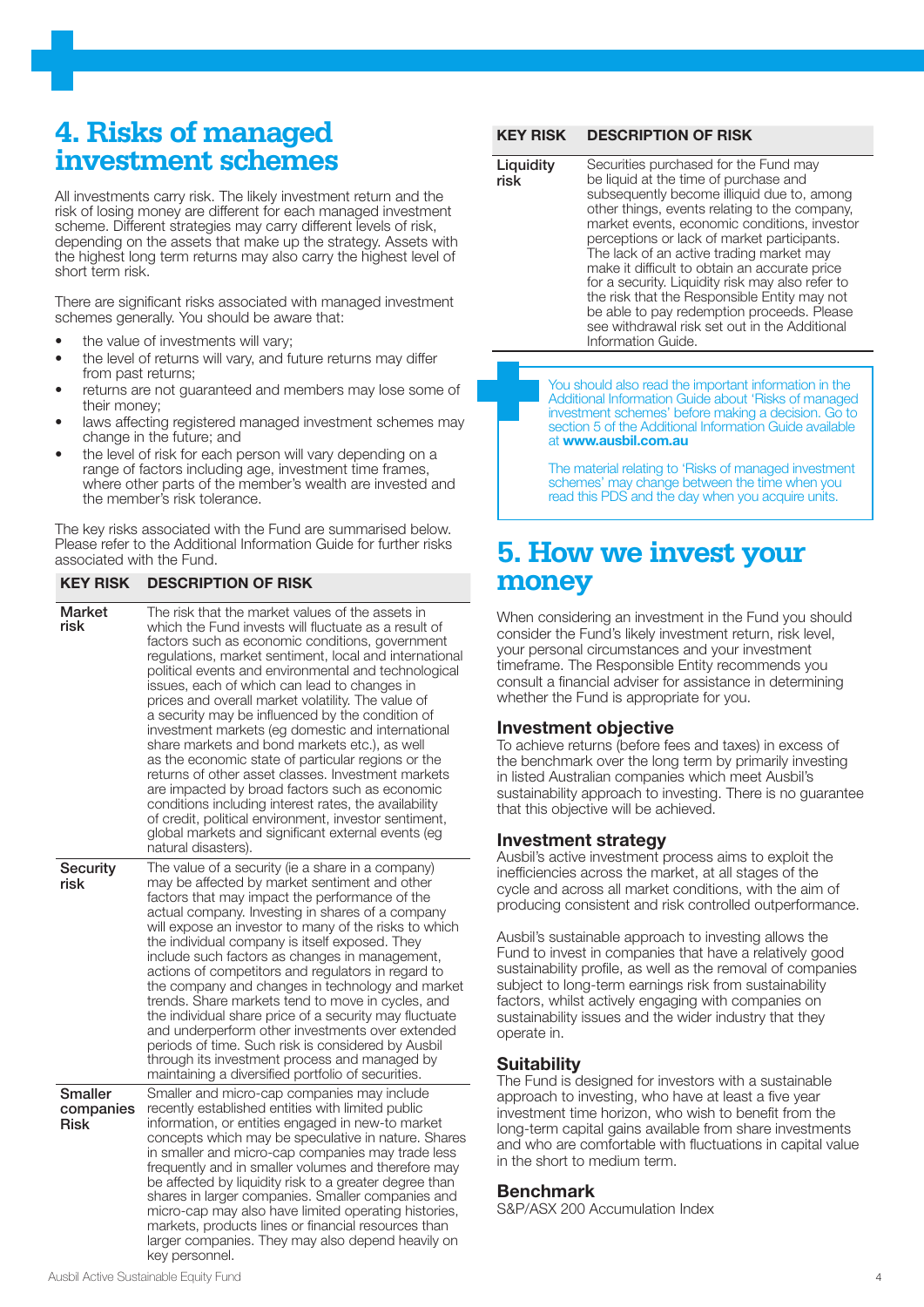#### **Investments**

The Fund invests in a portfolio of listed Australian companies which are primarily selected from the S&P/ASX 200 Index, that have a relatively good sustainable profile that are not subject to long-term earnings sustainability risk.

| <b>SECURITY</b>              | <b>RANGE</b> |
|------------------------------|--------------|
| Australian securities        | $90 - 100\%$ |
| Cash or cash like securities | $0 - 10\%$   |

The Fund will generally hold between 30 and 45 listed companies. In addition, it may invest in unlisted companies which are expected to be listed on any recognised exchange.

The Fund may invest up to 10% in exchange traded derivatives primarily to manage risk of the Fund. Derivatives are not used speculatively or for the purposes of gearing the Fund. Although the Constitution permits the borrowing of cash, Ausbil does not intend to borrow cash on behalf of the Fund.

The Fund may move outside the ranges set out above, for example where a large application is received or due to market movements. Ausbil will seek to rebalance the Fund within the ranges in a reasonable period of time.

#### Minimum suggested holding period

5+ years

#### Standard risk measure

Risk Band: 7

Risk Level: Very high risk of losing money in any year. Likely to produce higher returns over the long term.

#### Labour standards, environmental, social and ethical considerations

Ausbil is a signatory to the Principles for Responsible Investment (PRI). PRI signatories undertake to consider environmental, social (including labour standards) and corporate governance (ESG) factors in its investment decision-making and ownership practices. Ausbil includes an assessment of environmental, social and governance factors in its investment process. It does not have a predetermined view on these factors. Instead Ausbil considers these factors, as it becomes aware of them in its investment decisions. In addition to the PRI, Ausbil takes into account ESG factors through its in-house ESG analysis for the purposes of selecting, retaining or realising the investments in the Fund. For more information on Ausbil's sustainable approach please see Section 1 of the Additional Information Guide.

#### Changes to Fund details

The Responsible Entity has the right to close or terminate the Fund and change the Fund's investment return objective (including benchmark), asset classes and asset allocation ranges without prior notice in some cases. The Responsible Entity will inform unitholders of any material change to the Fund's details in their next regular communication or as otherwise required by law.

> You should also read the important information in the Additional Information Guide about 'How we invest your money' before making a decision. Go to section 1 of the Additional Information Guide available at www.ausbil.com.au

The material relating to 'How we invest your money' may change between the time when you read this PDS and the day when you acquire units.

#### Did you know?

Small differences in both investment performance and fees and costs can have a substantial impact on your long term returns.

For example, total annual fees and costs of 2% of your investment balance rather than 1% could reduce your final return by up to 20% over a 30-year period (for example, reduce it from \$100,000 to \$80,000).

You should consider whether features such as superior investment performance or the provision of better member services justify higher fees and costs.

You may be able to negotiate to pay lower contribution fees and management costs where applicable. Ask the fund or your financial adviser.

#### To find out more

If you would like to find out more, or see the impact of the fees based on your own circumstances, the Australian Securities and Investments Commission (ASIC) website (www.moneysmart.gov.au) has a managed funds fee calculator to help you check out different fee options.

The information in the table below can be used to compare costs between different simple managed investment schemes.

Fees and costs can be paid directly from your investment or deducted from investment returns. For information on tax please see Section 7 of this PDS.

You can use the ASIC calculator to calculate the effect of fees and costs on your account balances.

| <b>TYPE OF FEE OR COST</b>                       | <b>AMOUNT</b>  |  |  |
|--------------------------------------------------|----------------|--|--|
| Fees when your money moves in or out of the Fund |                |  |  |
| Establishment fee:                               | Not applicable |  |  |
| Contribution fee:                                | Not applicable |  |  |
| Withdrawal fee:                                  | Not applicable |  |  |
| Exit fee:                                        | Not applicable |  |  |
| Management costs $1, 2$                          |                |  |  |

#### Management costs $1, 2$

| The fees and costs for managing your investment |       |
|-------------------------------------------------|-------|
| Management fee <sup>3</sup>                     | 1.00% |
| Indirect costs <sup>4</sup>                     | 0.00% |

1. Unless otherwise stated, all fees and costs in this PDS are quoted inclusive of any GST and net of any input tax credits (ITCs) or reduced input tax credits (RITCs) that are expected to be available to the Fund. Where RITCs are available, the prescribed rate is currently 55% or 75%, depending on the nature of the fee or cost incurred.

2. Adviser fees may also apply. See below for more details.

3. For certain wholesale clients (as defined in the Corporations Act 2001), Ausbil may, at its discretion and in accordance with ASIC Policy and the Corporations Act, negotiate, rebate or waive all or part of Ausbil's fees. Please refer to 'Can fees be different for different unitholders?' on page 9 of the Additional Information Guide.

4. As the Fund is newly established, the figure reflects the Responsible Entity's reasonable estimate, based on information available as at the date of this PDS and calculated on the gross asset value of the Fund, that will apply for the current financial year (adjusted to reflect a 12 month period). Please refer to the 'Example of annual fees and costs for the Fund' on page 6 of this PDS.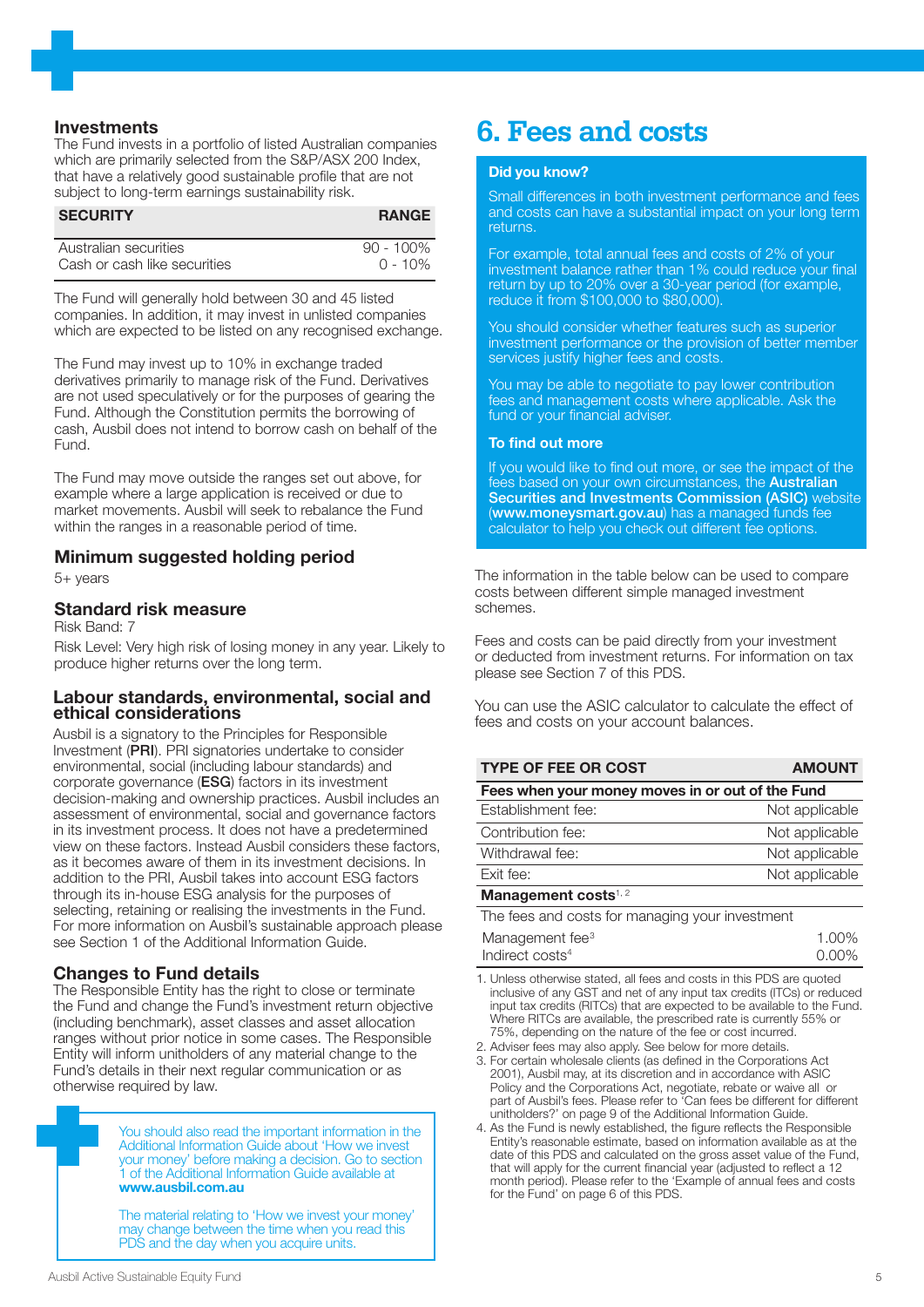#### Additional explanation of fees and costs

#### Management costs

Management costs comprise the additional fees or costs that you incur by investing in the Fund rather than investing directly in the underlying assets. They include indirect costs but do not include transactional and operational costs (ie costs associated with investing the underlying assets, some of which may be recovered from unitholders through buy/sell spreads).

#### Management fee

The management fee calculated on the gross asset value of the Fund and is payable to the Responsible Entity for managing the assets of the Fund and overseeing the operations of the Fund. The fee is accrued daily and paid monthly in arrears from the Fund's assets.

#### Indirect costs

Indirect costs are any amount, not already disclosed as a fee or cost, which reduces (directly or indirectly) the value of the underlying investments and the performance return of the Fund. This includes expenses (see below), and may include fees and costs incurred by underlying investment vehicles plus costs involved in trading certain derivative products which are used as part of the Fund's investment strategy.

#### Expenses

Under the Fund's constitution, the Responsible Entity is entitled to recover expenses incurred in the proper performance of the Fund's operations. For the duration of the PDS the Responsible Entity will not recover normal expenses from the Fund and the Responsible Entity will pay these amounts from its management fee. However, if the Responsible Entity incurs abnormal expenses, then it may deduct these expenses from the Fund's assets.

#### Transactional and operational costs

In managing the assets of the Fund, the Fund may incur transaction costs such as brokerage, settlement and clearing costs, stamp duty and bid-ask spreads charged by transaction counterparties when assets are bought and sold. These costs are generally incurred as a result of applications or redemptions from the Fund or when the Fund sells or buys assets as part of its day to day trading activities.

#### Buy/sell spread

The buy/sell spreads are an additional cost to you when applying and withdrawing from the Fund and are not a fee paid to the Responsible Entity. They are paid to the Fund to ensure other unitholders are not disadvantaged by a unitholder applying or redeeming from the Fund.

#### Other transactional costs

Transaction costs that arise when assets of the Fund are changed in connection with an investment decision are paid out of Fund assets and are reflected in the Fund's unit price. These costs are an additional implicit cost to you and are not paid to the Responsible Entity.

#### Can the fees change?

The fees and costs described in this PDS can change and the Constitution permits higher fees to be charged. The Responsible Entity will provide 30 days' written notice in advance of any proposed increase in its fees. The Responsible Entity cannot charge more than the Constitution allows. If the Responsible Entity wishes to raise fees above the maximum amount allowed for in the Constitution the approval of unitholders would be required. The Responsible Entity reserves the right to waive or reduce any of the fees and costs described in this PDS without prior notice.

#### Additional fees may apply

Additional fees may be paid to a financial advisor if you have consulted a financial adviser. You should refer to the Statement of Advice provided by your financial adviser in which details of the fees are set out. In the case of applications made via mFund, additional fees may be charged by your broker - refer to the Financial Services Guide which will be provided by your broker. Indirect Investors accessing the Fund through an IDPS may incur additional fees and costs. As well as reading this PDS, Indirect Investors should read their IDPS operator's offer document, which explains the fees payable by the Indirect Investor to the IDPS operator.

#### Example of annual fees and costs for the Fund

This table gives an example of how the fees and costs in the Fund can affect your investment over a one-year period. You should use this table to compare the Fund with other managed investment products.

| <b>EXAMPLE</b>                  | <b>BALANCE OF</b><br>\$50,000 WITH A<br><b>CONTRIBUTION OF</b><br>\$5,000 DURING YEAR <sup>1</sup>                                                                                     |
|---------------------------------|----------------------------------------------------------------------------------------------------------------------------------------------------------------------------------------|
| <b>Contribution Fees</b>        | Nil For every additional<br>\$5,000 you put in, you<br>will be charged \$0.                                                                                                            |
| <b>PLUS</b><br>Management Costs | <b>And, for every \$50,000</b><br>1.00% <sup>2</sup> you have in the Fund,<br>you will be charged<br>\$500 each year.                                                                  |
| <b>EQUALS</b><br>Cost of Fund   | If you had an investment<br>of \$50,000 at the<br>beginning of the year<br>and you put in an<br>additional \$5,000 during<br>that year <sup>1</sup> , you would be<br>charged fees of: |
|                                 | \$500 <sup>3</sup>                                                                                                                                                                     |
|                                 | What it costs you<br>will depend on the<br>investment option you<br>choose and the fees<br>you negotiate.                                                                              |

1. Assumes the \$5,000 contribution occurs on the last Business Day of that year. Therefore, management costs are calculated using the \$50,000 balance only.

- 2. As the Fund is newly established, the management costs shown reflects the Responsible Entity's reasonable estimate, based on information available as at the date of this PDS and calculated on the net asset value of the Fund (adjusted to reflect a 12 month period).
- 3. In reality, the actual investment balance of the Fund will vary daily and the actual fees and expenses charged which are based on the value of the Fund will therefore also vary daily. Additional fees may apply. Please note this example doesn't capture all the fees and costs that may apply to you, such as the buy/sell spread.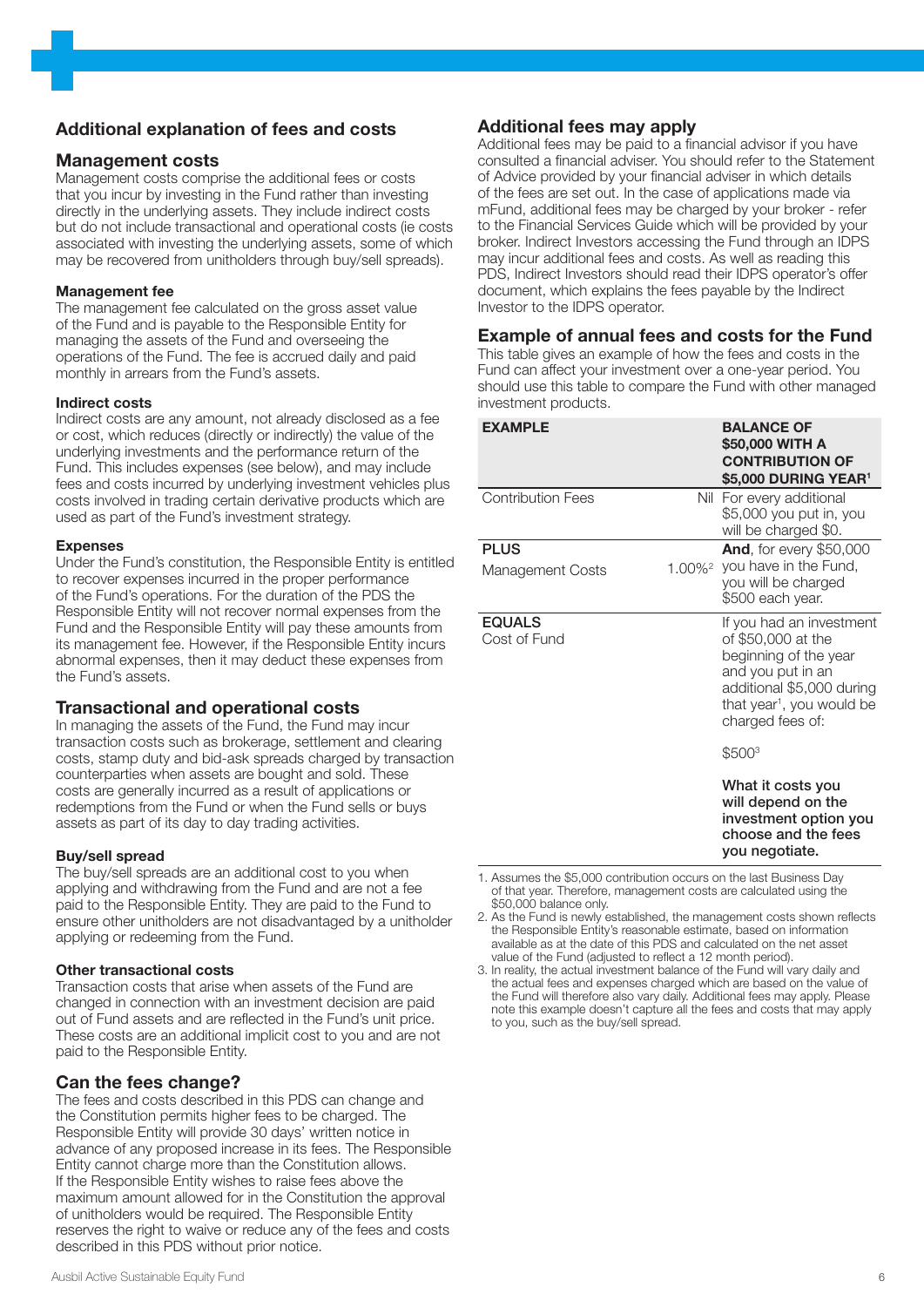You should also read the important information in the Additional Information Guide about 'Fees and other costs' before making a decision. Go to section 8 of the Additional Information Guide available at www.ausbil.com.au

The material relating to 'Fees and other costs' may change between the time when you read this PDS and the day when you acquire units.

### **7. How managed investment schemes are taxed**

WARNING: Investing in a registered managed investment scheme is likely to have tax consequences and you are strongly advised to obtain your own professional tax advice regarding your position, as tax laws are complex and subject to change, and unitholders' individual circumstances vary.

The Fund generally distributes or allocates all of its income each year so that the Fund itself is not subject to tax. As a unitholder you will be assessed for tax on your share of the taxable income generated by the Fund, including any net realised capital gains. The Fund does not pay tax on behalf of Australian unitholders.

Withdrawing units in the Fund may result in a taxable gain or loss.

On your Application Form you may provide the Responsible Entity with your Tax File Number (TFN), TFN exemption or an Australian Business Number (ABN). It is not compulsory for you to quote a TFN, TFN exemption or ABN, but if you do not then the Responsible Entity is required to deduct tax from any income distribution payable to you at the maximum personal tax rate plus Medicare levy and any other applicable Government charges. The Responsible Entity is permitted to collect TFNs under relevant tax law.

> You should also read the important information in the Additional Information Guide about 'Taxation considerations' before making a decision. Go to section 9 of the Additional Information Guide available at www.ausbil.com.au

The material relating to 'Taxation considerations' may change between the time when you read this PDS and the day when you acquire units.

## **8. How to apply**

#### Initial investment

- 1. Read this PDS together with the Additional Information Guide.
- 2. Complete and sign the Application Form.
- 3. Complete and sign the Taxation Information Form.
- 4. Complete the relevant Client Identification Form.
- 5. Make payment of monies. Payment details are provided on the Application Form.

6. Mail (not fax) the Application Form, Client Identification Form, Taxation Information Form and cheque (if payment by cheque) to:

Ausbil Investment Management Limited GPO Box 804 Melbourne VIC 3001

7. Upon receipt of confirmation of your initial investment in the Fund you can then start to make additional investments into the Fund.

The PDS, Additional Information Guide, Application Form, Taxation Information Form and Client Identification Form are available at **www.ausbil.com.au** or by calling Ausbil on 1800 287 245 (toll free).

Please note: To address money laundering and terrorism risks, verification of each unitholder's identity is a prerequisite for all new unitholders. If the Responsible Entity does not receive all valid documents with your relevant Application Form or the Responsible Entity is unable to verify your identity at any time, the Responsible Entity may not be able to process your application for an investment or may not process any future withdrawal requests.

If you are an Indirect Investor investing via an IDPS you must complete the documentation which your IDPS operator requires.

If you are an investor investing via mFund your ASX broker (or your financial adviser who uses a stockbroking service on your behalf) will process a buy order for units through CHESS, ASX's electronic settlement system.

Under the Constitution, the Responsible Entity can accept or reject investments into the Fund at any time and is not required to give any reason or grounds for such a refusal.

#### Additional investments

If you want to make an investment in the Fund that is additional to your initial investment, please complete an Additional Investment Form. Your instruction should either be faxed (1300 072 387) or mailed (see point 5, under 'Initial Investment' in '8. How to apply') to the Administrator. The written instruction must be signed by you as the unitholder (or the authorised signatories) and should specify your name, account number, Fund name and the amount to be invested.

#### mFund Investors

Investors through mFund should read this PDS. Your ASX broker will process a buy order for units through CHESS. CHESS will confirm the order with your ASX broker once received and accepted by us. Applications for units received and accepted by us will be forwarded by CHESS to your ASX broker for your payment to be passed through the CHESS daily batch settlement process. We will price and allot new units in the Fund to your CHESS Holder Identification Number (HIN). CHESS will notify your ASX broker of the unit price and units allotted. Applications received through mFund will be subject to the same cutoff times as applications received via other distribution channels. For further information regarding cut-off times refer to section 2 of this PDS.